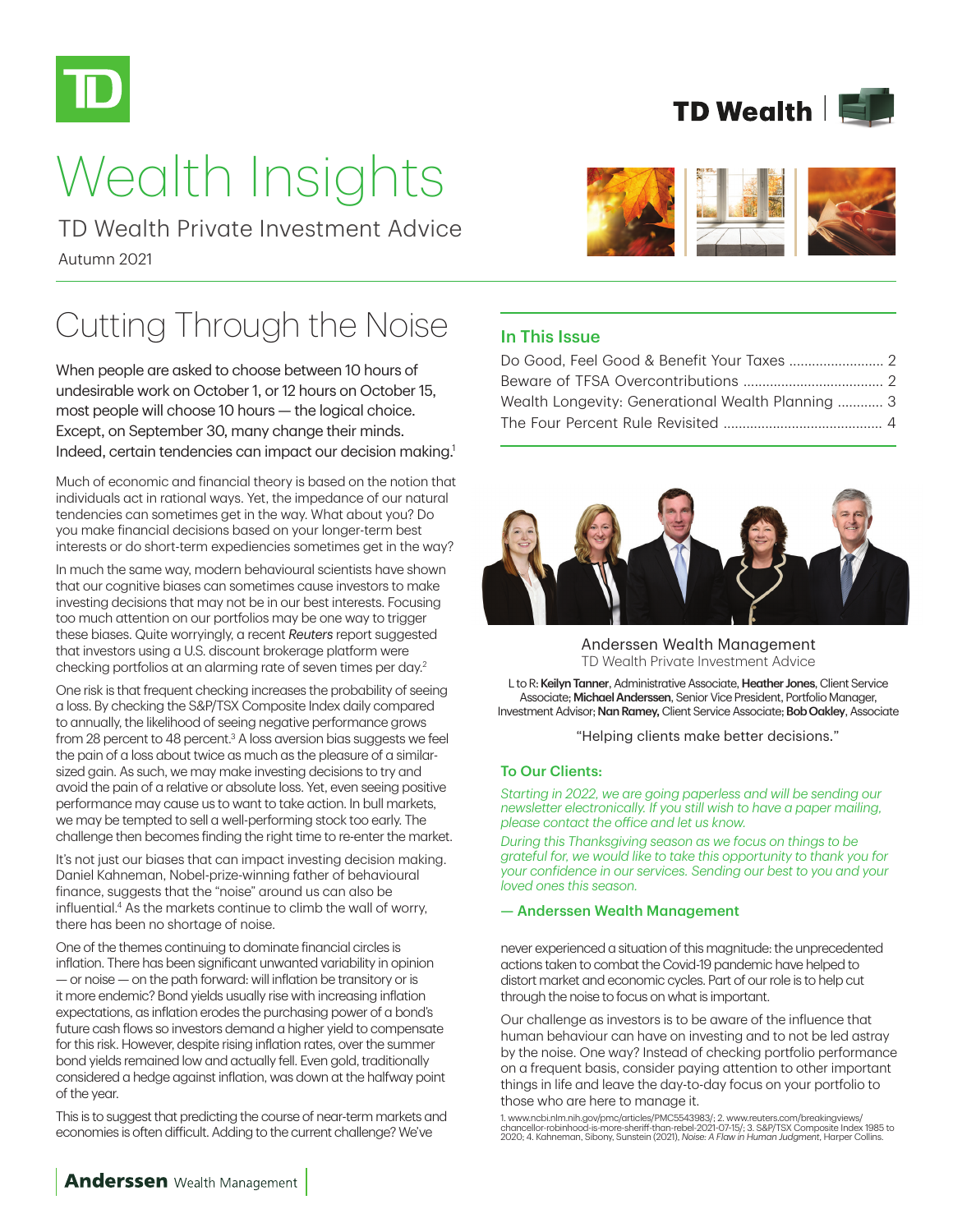# **The Season of Giving**

# Do Good, Feel Good & Benefit Your Taxes

Many Canadians make charitable donations of one sort or another. We are good at giving: according to the latest Statistics Canada data, more than 40 percent of taxpayers with income over \$80,000 donated to charity.<sup>1</sup>

There are a variety of ways to make contributions, some of which may benefit you at the same time as the recipient organization. Here are just a handful of options:

Cash Donations — Any donation to a registered charity in good standing results in a tax receipt which will entitle the donor to a tax credit. The federal credit is 15 percent of the first \$200 donated per year and 29 percent (or 33 percent\*) beyond this threshold. After taking provincial tax into account, the total benefit may exceed 40 to 50 percent, depending on province of residence.

This credit can be pooled with your spouse to be claimed by whichever spouse can use it to their best advantage. Moreover, donations can be carried forward for up to five years. Charitable donations are limited to 75 percent of net income in any year except upon death. Donations of up to 100 percent of net income are allowed for tax purposes in the year of death and the year preceding.

**Donating Appreciated Securities** - If you donate stocks or mutual fund units that have appreciated in value, there is potentially a further benefit. Gifting publicly-traded securities with accrued capital gains to a registered charity not only entitles you to a tax receipt for the fair market value, but also eliminates the associated capital gains tax. If you wish to do this for the 2021 tax year, please let us know well in advance of the year end as charitable donations must be made before December 31 and settlement times may vary.

In-Kind Gifts — You may consider donating personal property which a charity can then convert to cash. For example, by donating a used car to charity, you may be eligible to receive a tax receipt for its appraised value. Similarly, you may be able to donate a legitimate work of art to a public gallery. Special tax rules may apply to in-kind gifts so check with a professional tax advisor on how to best handle the situation.

**Private Foundations** — Individuals with more substantial assets may consider establishing a private foundation as a vehicle for charitable activities. Money paid into the foundation may result in an immediate tax benefit while the foundation can direct future gifts as it sees fit. However, the ongoing cost of the foundation may be a disadvantage.

Donor-Advised Funds or Community Foundations — Giving through a donor-advised fund or a community foundation may be a costefficient alternative to establishing a private foundation; they can eliminate certain legal and administrative costs, while still allowing you to direct donations and achieve tax benefits. The benefit of a donor-advised fund is that the contribution will be deductible in the year it is made, but funds can be distributed in future years. The donor may also be able to direct how funds are invested by the charity until their distribution.

#### Get More Information

Charitable giving can be a wonderful way to leave a legacy, but the options and their outcomes in estate or tax planning can be complex. Where major gifts are concerned, seek independent professional advice. We would be happy to assist where possible.

\*The federal donation tax credit rate for donations over \$200 increases to 33 percent to the extent that an individual has taxable income that is taxed at 33 percent. 1. Based on 2019 tax return data: www150.statcan.gc.ca/n1/daily-quotidien/210308/t004c-eng.htm

## ■ Keep Good Records

# Beware of Tax-Free Savings Account (TFSA) Overcontributions

In recent years, the Canada Revenue Agency (CRA) has provided some leniency as it relates to the penalties for TFSA overcontributions. However, a recent article in the popular press highlighted the potential consequences of not paying attention to CRA electronic communications.1

If you contribute beyond your TFSA limit, the penalty can be significant — equal to one percent per month on the excess amount for each month that you are over the limit. In certain cases, you may request a waiver of the penalty tax, due to "reasonable error" and if the overcontribution is withdrawn "without delay."

The article details a taxpayer who was sent a warning letter to his CRA "*My Account"* due to excess TFSA contributions. The taxpayer claimed he never saw the letter. Two years later, when his *Notice of Assessment* (NOA) detailed the penalties and interest owed, he took action to remove the excess amount and wrote the CRA to request relief. However, this was denied as the CRA asserted that he had not withdrawn the excess amount within a "reasonable time" — when the warning letter was first sent. The taxpayer then took the issue to a federal court, yet the judge sided with the CRA upholding the decision not to waive the penalty.

In addition to being aware of your TFSA limit, this is a good reminder to check for CRA notifications if you have signed up for electronic communications.

#### The Increasing Move to Digital

This may be especially important to remember as the world continues to go digital. The 2021 federal budget proposed



changes to improve the CRA's "ability to operate digitally," to allow the CRA to send NOAs electronically, without the taxpayer having to explicitly authorize them. This may apply to those who file income tax returns electronically, either by themselves or via a tax preparer. Those who file tax returns by paper will continue to receive a paper NOA.

#### Be Aware: *My Account* Updates May Be Lagging

Taxpayers should also be wary when checking *My Account* for TFSA contribution room information. There may be delays in updating TFSA contribution amounts, especially early in the calendar year when the previous year's data may not be fully updated. As such, keep good records. Some taxpayers have also noted that historical information may not always be correct. In this case, you will need to contact the CRA to ensure that records are properly updated.

1. financialpost.com/personal-finance/taxes/missing-a-message-from-cra-doesnt-let-taxpayer-offthe-hook-in-tfsa-overcontribution-case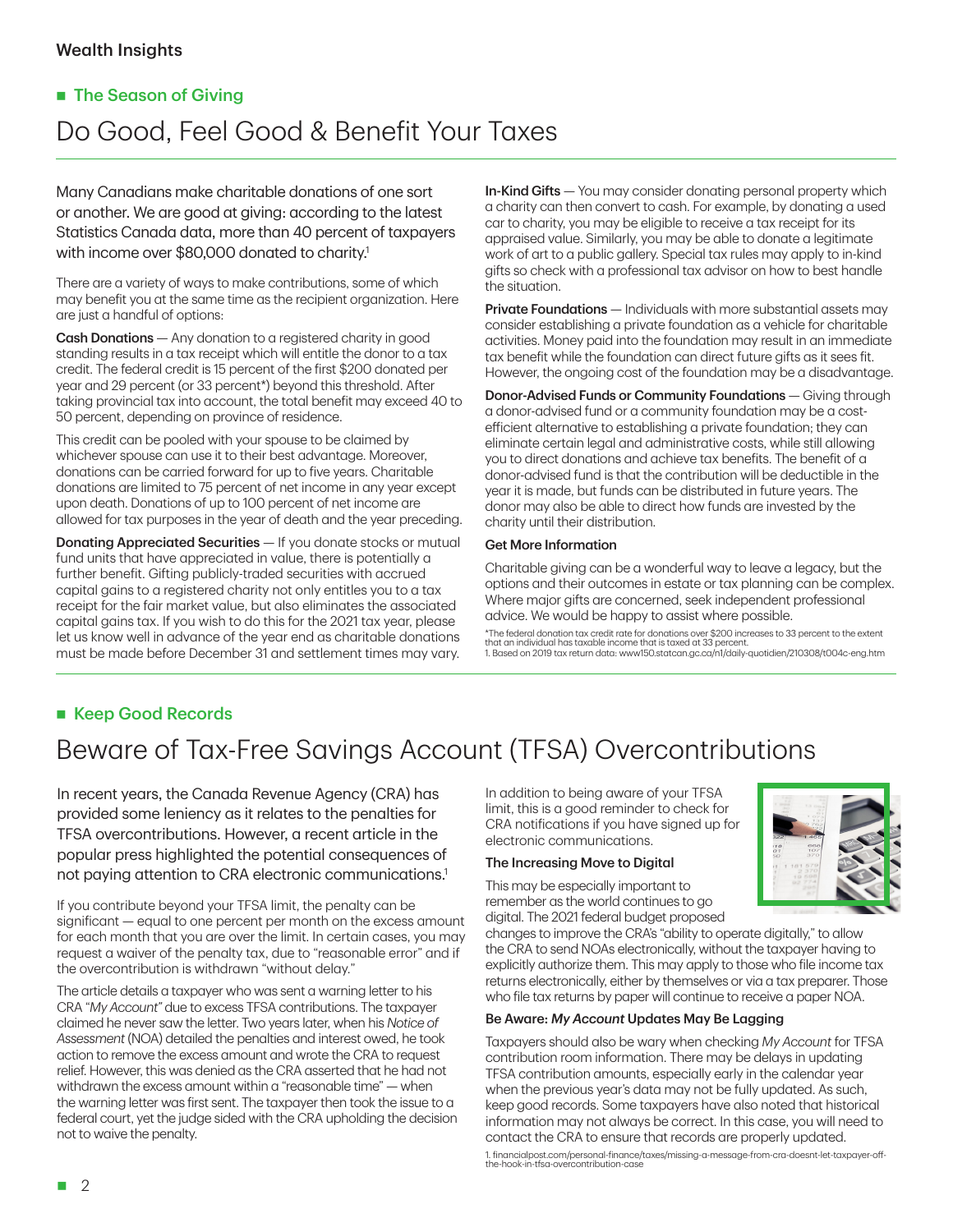# **Planning Ahead** Supporting Wealth Longevity: Generational Wealth Planning

As a likely outcome of the pandemic, we're seeing more of our clients reviewing will and estate plans. Some have voiced concerns that their beneficiaries may not be capable of managing future bequests in a responsible way.

After a lifetime of building wealth, many of us have a desire to leave a lasting legacy for our families. As such, some are now focusing on generational wealth planning to support this longevity. This goes beyond just designating bequests for (grand)kids through an estate plan. A generational plan considers future generations, including those you may never meet, with the objective of supporting your wealth's longevity in complement to traditional estate planning documents these legal documents can help to distribute, dispose of or deal with assets, but the generational plan keeps assets working into the future.

**Start with a Plan and Document It**  $-$  A generational plan should set out goals and provisions for how money will be used by future generations, as well as how it will be accessed and replenished. For instance, you may wish for family members to invest in themselves, stipulating that funds should be used for higher education, or a business start-up or expansion. By offering heirs the means to obtain an education or run a business for themselves, they can gain the experience needed to create wealth and grow it. Once you determine your desired goals and provisions, it is important to formally document the plan so that it can be passed along to future generations. You may also need to implement tools (such as a trust) to support your plan.

Communicate Your Plan; Be the Family Resource — It is important to communicate your plan to family members. Often, parents keep their finances and related values secretive, missing the opportunity to pass along their ideals to children. A generational plan puts you in the position of leadership and guidance by allowing heirs to understand your vision for your wealth after you pass away. While particular financial details need not be shared, the vision can act as a catalyst for meaningful family discussions.



The plan can also form the basis of a family constitution, enabling future generations to carry forward the intentions set forth in the plan.

Even if a generational wealth plan isn't your desired path forward, there may be actions that can help protect and preserve assets for the future:

Consider Protection Tools, Such as a Trust — Certain tools may help to protect future wealth in situations in which estate beneficiaries may not be financially responsible or where you wish certain goals to be attained. A testamentary trust can provide protection by putting estate assets under the control of a responsible trustee. The terms of the trust can specify the timing and the quantum of distributions to be made to heirs. Other tools may be considered, such as life insurance, to help protect and grow assets, while also providing access to cash.

Create a Professional Support System — Having a support system of trusted professionals may be a valuable part of ensuring a successful generational wealth transfer, especially when heirs may not have the skillset to independently manage funds.

Creating a generational legacy can be one of the greatest gifts you leave behind. If you would like support as you plan ahead, please get in touch.

## ■ Back-to-School Time

# In Brief: Registered Education Savings Plan (RESP) Withdrawals

It is back-to-school time and if you have a (grand)child who has left home to attend college or university congratulations! In brief, here are four considerations as you look to withdraw from the RESP. For more details, please call.

1. Understand the three components. Track RESP balances according to their source: i) grants, ii) contributions and iii) accumulated income (AI) — income or gains made on contributions and grants. Grants and AI may be paid out to the beneficiary as an Education Assistance Payment (EAP), taxable in the student's hands.<sup>1</sup> Original contributions can be withdrawn, tax free, at any time.<sup>2</sup> When withdrawals are made, you will need to specify how much comes from each bucket.

2. Time withdrawals with care. Consider drawing EAPs early when a child's income is low (factoring in potential summer jobs and co-op programs). Depending on circumstances, it may be beneficial to spread EAPs over several years to make use of tax credits, such as the basic personal amount and tuition tax credit.

3. Plan to deplete the account while the beneficiary is enrolled in an accredited program. While you can only withdraw \$5,000 of EAPs in the first 13 weeks of schooling, there is generally little restriction after that period while enrolled. On the other hand, for payments received after a beneficiary is no longer enrolled, unused grants may need to be repaid and AI payments may be subject to a 20 percent penalty tax. There is a six-month grace period after enrolment has ceased that allows for RESP withdrawals to qualify as EAPs.

4. Explore alternatives if a child does not go to school. The RESP can remain open until the end of the calendar year that includes the 35<sup>th</sup> anniversary of its opening. If plans have changed, consider the option to transfer the RESP to a sibling or transfer AI to the parent's registered Retirement Savings Plan (RSP), both subject to various conditions.

For more information, see: [canada.ca/en/revenue-agency/services/](http://canada.ca/en/revenue-agency/services/tax/individuals/topics/registered-education-savings-plans-resps.html) [tax/individuals/topics/registered-education-savings-plans-resps.html](http://canada.ca/en/revenue-agency/services/tax/individuals/topics/registered-education-savings-plans-resps.html) 1. Unused grants will be clawed back; unused AI may be subject to penalty tax; 2. Or paid tax free to a qualifying beneficiary.

### Business Owners & Family Succession — Changes as a Result of Bill C-208

Keeping a business in the family has become easier and less costly. Over the summer, Bill C-208 was passed. Before this, the Income Tax Act treated the proceeds of intergenerational sales as deemed dividends to the vendor, whereas sales to third parties were treated as lower-taxed capital gains that could be used against the LCGE.\* Bill C-208 eliminates this treatment and also enables corporate reorganizations among siblings to take place without being subject to anti-avoidance rules in certain circumstances.

\*Lifetime Capital Gains Exemption. However, Bill C-208 reduces access to the LCGE if taxable capital involved exceeds \$10 million; at \$15 million or more, there is no access at all.